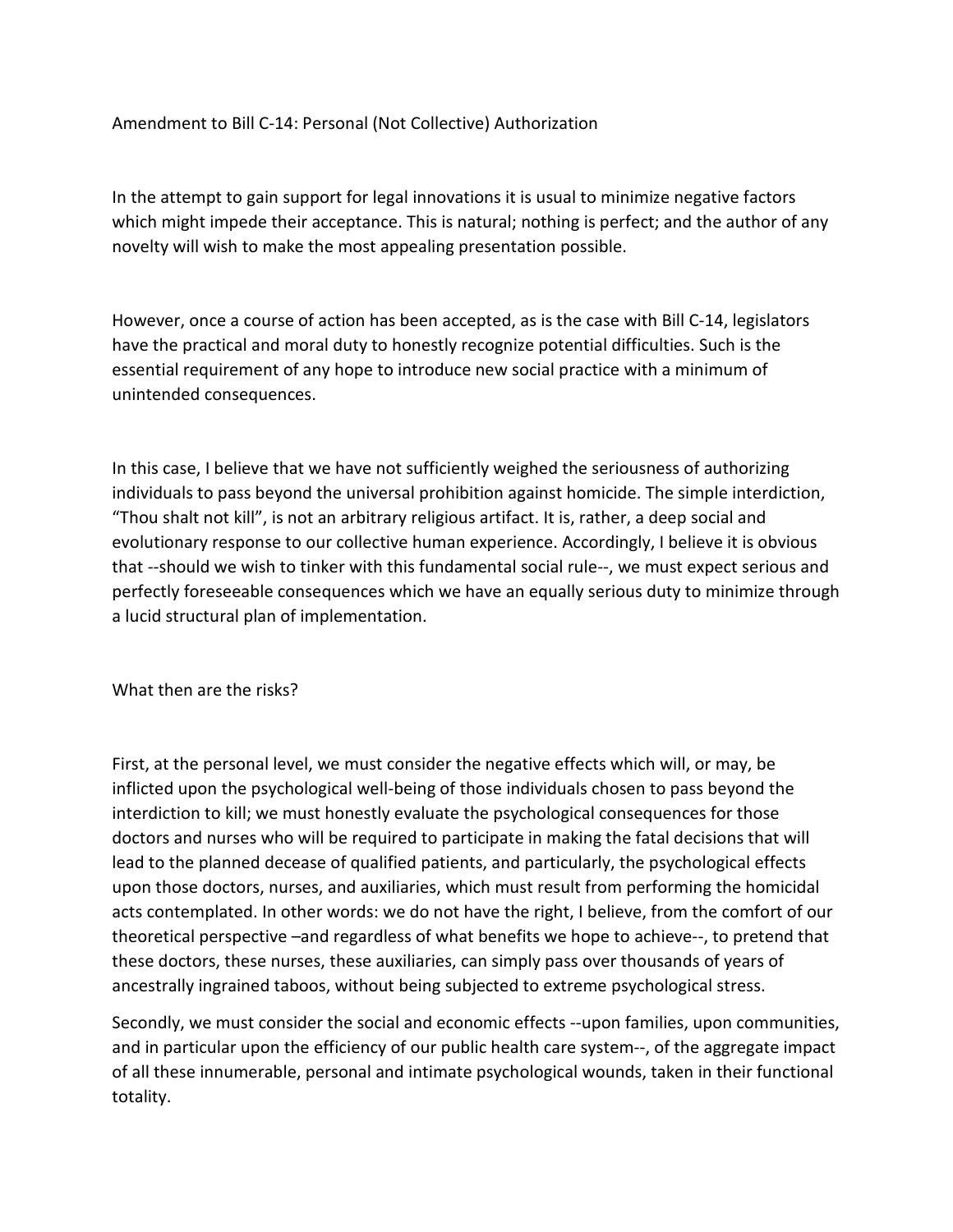Space is lacking in the present format to deal adequately with the details of this problem, however, I believe the general contour will be obvious to all. I will therefore proceed with the presentation of my proposed amendment:

In the principal exceptions for "assistance in dying" (227.1) and "aiding practitioner" (227.2), as well as in all similar formulations throughout the Bill, let the words "No medical practitioner or nurse practitioner (commits culpable homicide)" (227.1) and "No person (is a party to culpable homicide)" (227.2) be replaced with the following:

"No **specially licenced** medical practitioner or nurse practitioner"

And

"No **specially licenced** person"

The intent, of course, is to recognize that the authorization to pass beyond the legal prohibition against homicide, is a serious and extraordinary exception which should be accorded only to specific individuals who have:

1. Expressed an informed and fully voluntary desire to act in this capacity, and

2. Passed whatever training and psychological screening shall be developed to ensure fully informed participation and, hopefully, to protect through elimination, the more vulnerable.

It is the current view that allowing entire professional bodies, *all* nurses, and *all* doctors ----that is approximately *half a million persons*--, to participate legally in homicidal actions, is to invite personal and social disaster, be it only as regards the resultant increase of Post Traumatic Stress Disorder. Moreover, to expect that future generations of doctors and nurses will be recruited only among those psychologically adapted to kill would probably involve the loss of most of those people traditionally inclined towards such service. As a practical matter, no doctor should ever be required to justify a desire *not* to kill. Not to kill is our normal social default. And even more emphatically: no nurse or auxiliary should ever be *accidentally* exposed to a request for assistance in terminating a life.